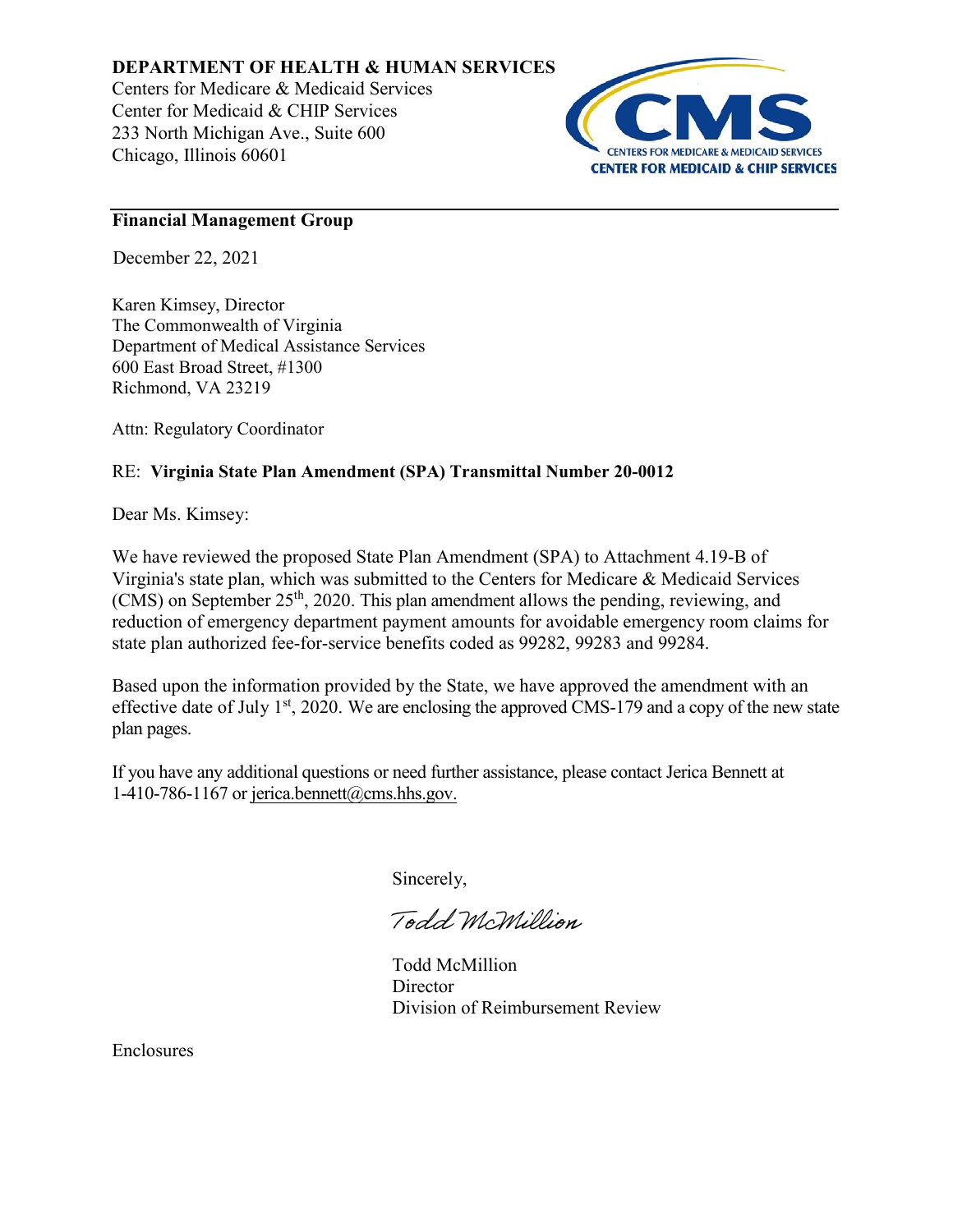|                                                                                                                                                                                                                                                                         | 2. STATE<br>1. TRANSMITTAL NUMBER                                                             |
|-------------------------------------------------------------------------------------------------------------------------------------------------------------------------------------------------------------------------------------------------------------------------|-----------------------------------------------------------------------------------------------|
| TRANSMITTAL AND NOTICE OF APPROVAL OF                                                                                                                                                                                                                                   | 2<br>12<br>lО<br>10<br>Virginia                                                               |
| <b>STATE PLAN MATERIAL</b><br><b>FOR: CENTERS FOR MEDICARE &amp; MEDICAID SERVICES</b>                                                                                                                                                                                  | 3. PROGRAM IDENTIFICATION: TITLE XIX OF THE SOCIAL<br>SECURITY ACT (MEDICAID)                 |
| TO: REGIONAL ADMINISTRATOR                                                                                                                                                                                                                                              | 4. PROPOSED EFFECTIVE DATE                                                                    |
| <b>CENTERS FOR MEDICARE &amp; MEDICAID SERVICES</b><br>DEPARTMENT OF HEALTH AND HUMAN SERVICES                                                                                                                                                                          | 7/1/2020                                                                                      |
| 5. TYPE OF PLAN MATERIAL (Check One)                                                                                                                                                                                                                                    |                                                                                               |
| $\Box$ NEW STATE PLAN<br>AMENDMENT TO BE CONSIDERED AS NEW PLAN                                                                                                                                                                                                         |                                                                                               |
| <b>AMENDMENT</b><br>м<br>COMPLETE BLOCKS 6 THRU 10 IF THIS IS AN AMENDMENT (Separate transmittal for each amendment)                                                                                                                                                    |                                                                                               |
| 6. FEDERAL STATUTE/REGULATION CITATION                                                                                                                                                                                                                                  | 7. FEDERAL BUDGET IMPACT                                                                      |
| 42 CFR Part 447                                                                                                                                                                                                                                                         | $$ \left( $2,642,866 \right)$<br>a. FFY 2020<br>$$ \left( $10,624,321 \right)$<br>b. FFY 2021 |
| 8. PAGE NUMBER OF THE PLAN SECTION OR ATTACHMENT                                                                                                                                                                                                                        | 9. PAGE NUMBER OF THE SUPERSEDED PLAN SECTION                                                 |
| 4.19-B, pages 4.8 and 7.2.2                                                                                                                                                                                                                                             | OR ATTACHMENT (If Applicable)                                                                 |
|                                                                                                                                                                                                                                                                         | Same as box #8.                                                                               |
| 10. SUBJECT OF AMENDMENT                                                                                                                                                                                                                                                |                                                                                               |
| <b>Emergency Room Claims</b>                                                                                                                                                                                                                                            |                                                                                               |
|                                                                                                                                                                                                                                                                         |                                                                                               |
| 11. GOVERNOR'S REVIEW (Check One)<br>$\Box$ GOVERNOR'S OFFICE REPORTED NO COMMENT <sup>2020</sup><br><b>Z</b> OTHER, AS SPECIFIED<br>COMMENTS OF GOVERNOR'S OFFICE ENCLOSED<br>Secretary of Health and Human Resources<br>NO REPLY RECEIVED WITHIN 45 DAYS OF SUBMITTAL |                                                                                               |
| 12. SIGNATURE OF STATE AGENCY OFFICIAL                                                                                                                                                                                                                                  | <b>16. RETURN TO</b>                                                                          |
|                                                                                                                                                                                                                                                                         |                                                                                               |
| aren Kimser<br>13. TYPED NAME                                                                                                                                                                                                                                           | Dept. of Medical Assistance Services                                                          |
| Karen Kimsey                                                                                                                                                                                                                                                            | 600 East Broad Street, #1300                                                                  |
| 14. TITLE<br><b>Director</b>                                                                                                                                                                                                                                            | Richmond VA 23219                                                                             |
| <b>15. DATE SUBMITTED</b><br>9/25/2020                                                                                                                                                                                                                                  | <b>Attn: Regulatory Coordinator</b>                                                           |
| FOR REGIONAL OFFICE USE ONLY                                                                                                                                                                                                                                            |                                                                                               |
| <b>17. DATE RECEIVED</b>                                                                                                                                                                                                                                                | <b>18. DATE APPROVED</b>                                                                      |
| September 25, 2020                                                                                                                                                                                                                                                      | December 22, 2021                                                                             |
| <b>PLAN APPROVED - ONE COPY ATTACHED</b>                                                                                                                                                                                                                                |                                                                                               |
| 19. EFFECTIVE DATE OF APPROVED MATERIAL                                                                                                                                                                                                                                 | 20. SIGNATURE OF REGIONAL OFFICIAL                                                            |
| July 1, 2020<br>21. TYPED NAME                                                                                                                                                                                                                                          | Todd McMillion                                                                                |
|                                                                                                                                                                                                                                                                         | 22. TITLE                                                                                     |
| <b>Todd McMillion</b>                                                                                                                                                                                                                                                   | Director, Division of Reimbursement Review                                                    |
| <b>23. REMARKS</b>                                                                                                                                                                                                                                                      |                                                                                               |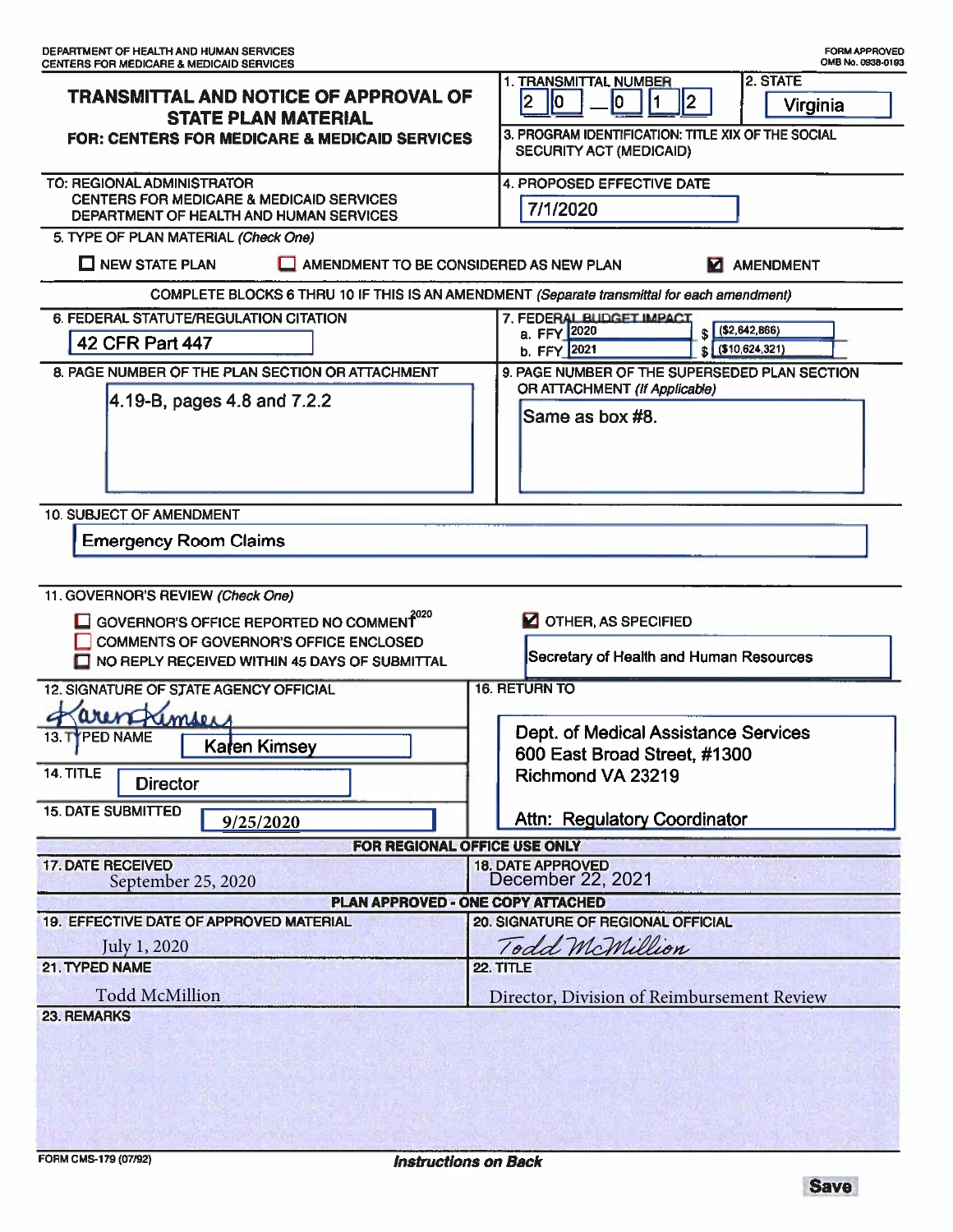#### **STATE PLAN UNDER TITLE XIX OF THE SOCIAL SECURITY ACT**

State of VIRGINIA

### METHODS AND STANDARDS FOR ESTABLISHING PAYMENT RATE-OTHER TYPES OF CARE

- 2. Supplemental Payments for FQHCs/RHCs selecting the PPS methodology. FQHCs/RHCs that provide services under a contract with a Medicaid Managed Care Entity (MCE) will receive quarterly state supplemental payments for the cost of furnishing such services that are an estimate of the difference between the payments the FQHC/RHC receives from MCEs and the payments the FQHC/RHC would have received under the BIPA PPS methodology. At the end of each FQHCs/RHCs fiscal year, the total amount of supplemental and MCE payments received by the FQHC/RHC will be reviewed against the amount that the actual number of visits provided under the FQHCs/RHCs contract with MCE would have yielded under the PPS. If the PPS amount exceeds the total amount of supplemental and MCE payments, the FQHC/RHC will be paid the difference between the PPS amount calculated using the actual number of visits and the total amount of supplemental and MCE payments received by the FQHC/RHC. If the PPS amount is less than the total amount of supplemental and MCE payments, the FQHC/RHC will refund to DMAS the difference between the PPS amount calculated using the actual number of visits, and the total amount of supplemental and MCE payments received by the FQHC/RHC.
- D. These providers shall be subject to the same cost reporting submission requirements as specified in Attachment 4.19-B, page 1.1 for cost-based reimbursed providers.
- §6. Fee-for-service providers.
	- A. Payment for the following services, except for physician services, shall be the lower of the State agency fee schedule (Supplement 4 has information about the State agency fee schedule except as specified below) or actual charge (charge to the general public). Except as otherwise noted in the plan, state-developed fee schedule rates are the same for both governmental and private individual practitioners. Fee schedules and any annual /periodic adjustments to the fee schedule are published on the DMAS website at the following web address: are published on the DMAS website at the following web address: [https://www.dmas.virginia.gov/for-providers/general-information/procedure-fee-files-cpt](https://www.dmas.virginia.gov/for-providers/general-information/procedure-fee-files-cpt-codes/)[codes/](https://www.dmas.virginia.gov/for-providers/general-information/procedure-fee-files-cpt-codes/) Instructions on how to use the fee schedules are available at this site by clicking on "Overview." [\(https://www.dmas.virginia.gov/media/2185/overview.pdf\)](https://www.dmas.virginia.gov/media/2185/overview.pdf) Procedure codes and rate effective dates (column: Eff Date) are noted on the CPT procedure code look up for current rates and in the fee schedule files available for download.
		- *1.* Physicians' services. Payment for physician services shall be the lower of the State agency fee schedule or actual charge (charge to the general public) except that emergency room services 99282-99284 with a principal diagnosis on the Preventable Emergency Room Diagnosis List shall be reimbursed the rate for 99281.